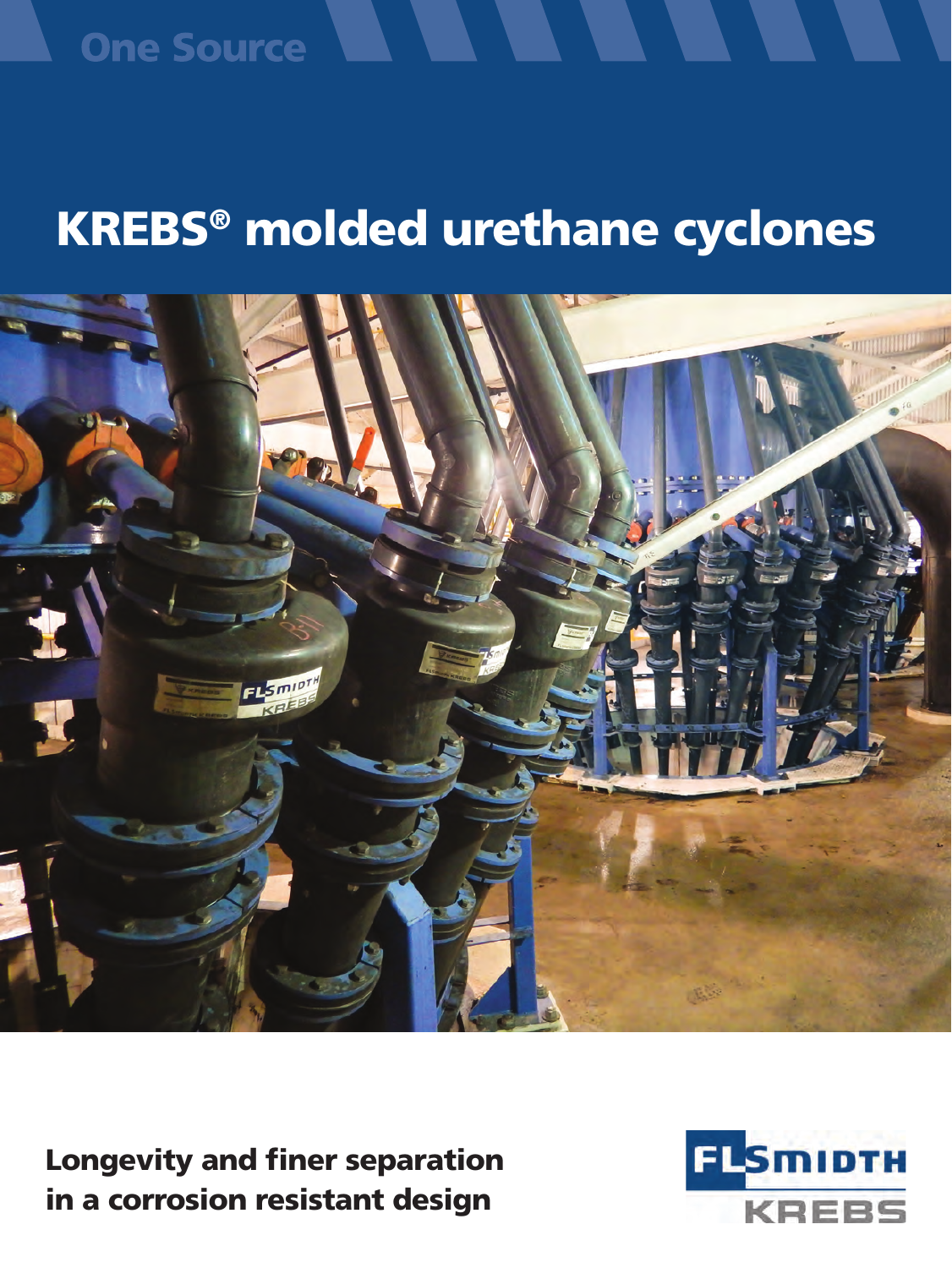

### **gMAX® performance**

- Finer, sharper particle separations at high capacities
- Fewer cyclones needed for optimal performance
- Easy maintenance

### **Urethane Cyclone Applications**

- Water Treatment
- Minerals processing
- Coal processing
- Industrial

The molded urethane gMAX® cyclone is an entirely new breed of Krebs cyclone — reengineered from apex to vortex finder. The molded urethane gMAX® cyclone has the capability to produce finer and sharper particle separations, using larger, high capacity cyclones.

The gMAX cyclone performance level was formerly only achievable using many small diameter hydrocyclones, at a much higher capital cost.

The gMAX cyclone design includes new modern apex and cone designs that feature performance enhancing benefits. The cyclone inlet and cylindrical sections have been modified to minimize turbulence and wear, but still have the capability to operate at much higher capacities than other hydrocyclones of the same diameter.

Urethane gMAX® cyclone design features and benefits include the following:

- 25 40% finer, sharper separation than standard cyclones.
- **F** Fewer cyclones are needed for optimal performance.
- **Available in sizes ranging from** 1" to 15" in diameter.
- **The U2-gMAX cyclone can achieve** separation as fine as 10 microns, comparable to competitors' 1" cyclones but at much higher capacity.
- $\blacksquare$  For high process capacities, numerous cyclones can be manifolded together in many radial or inline configurations in a tight space.
- $\blacksquare$  Easily retrofit into existing processes.
- **The gMAX 10U consists of** 2-component molded urethane construction that provides maximum strength and wear life.



**Exceptional resistance to corrosion Light weight construction for ease of handling and Inline Manifold System**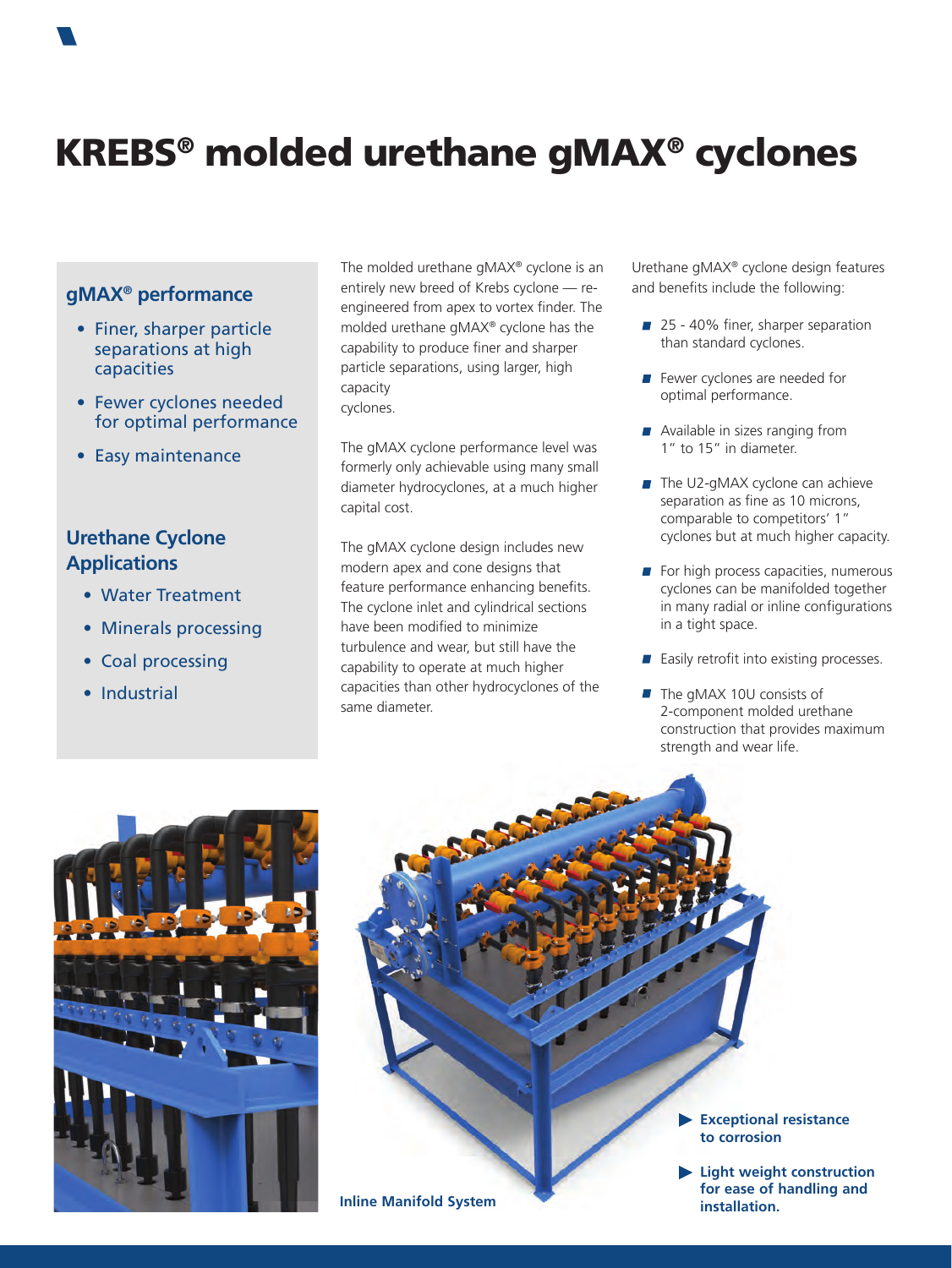### 11111111111

### Urethane sizes and performance



15" | gMAX15U | 500 - 1200 | 114 - 273

**Radial Canister Manifold System**